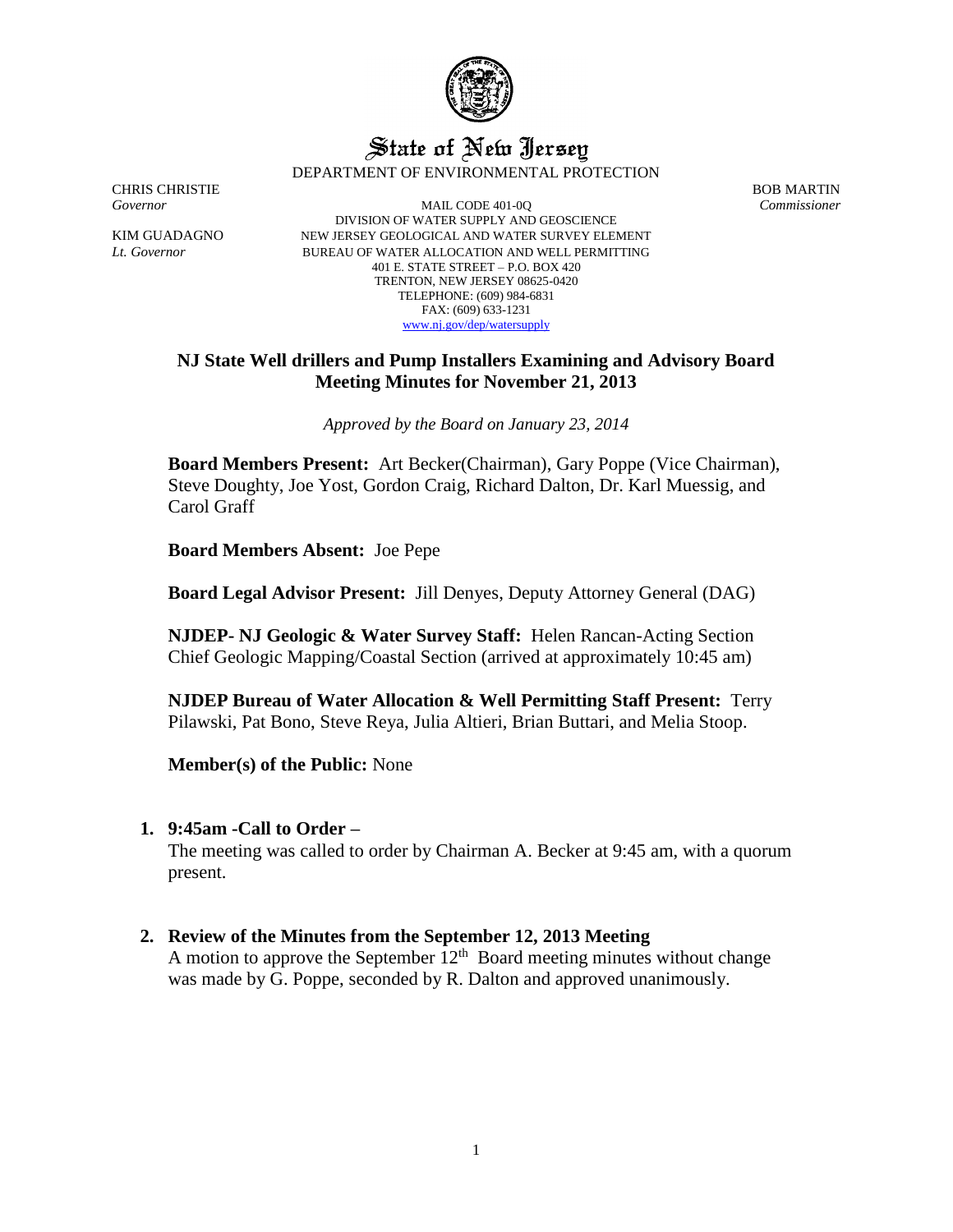## **3. Review of the Minutes of the Executive (Closed) Session for September 12, 2013 Meeting**

It was requested that the third sentence of the second paragraph of the minutes that reads "T. Pilawski noted that she has been working with Board DAG, J. Denyes, and two other DAGs…" be corrected to read "…one other DAG…" because J. Denyes is currently only working with one other Deputy Attorney General in her office (Division of Law) on the referenced matter.

A motion to approve the Minutes of the Executive (Closed) Session for the September 12, 2013 Board meeting with the above noted change was made by Gary Poppe, seconded by Gordon Craig and approved unanimously.

## **4. Review of the Minutes of the November 7, 2013 Conference Call**

A motion to approve the minutes of the November  $7<sup>th</sup>$  conference call without change was made by S. Doughty, seconded by C. Graff, and approved unanimously.

## **5. 2014 Board Meetings, Conference Calls and Well Driller/Pump Installer Exam Dates Were Provided for Scheduling and Approval-**

**a.)** The dates for the 2014 Board Meetings were set as listed below. All meetings are scheduled to start at 9:30 AM and to take place at the NJ DEP headquarters at 401 E. State Street, Trenton, NJ. Conference room assignments are considered to be tentatively set.

| <b>January 23</b>  | 5 <sup>th</sup> Floor Large Conference Room |
|--------------------|---------------------------------------------|
| March 20           | 4 <sup>th</sup> Floor Large Conference Room |
| $M$ ay 15          | 4th Floor Large Conference Room             |
| July 17            | 4th Floor Large Conference Room             |
| September 11       | 4 <sup>th</sup> Floor Large Conference Room |
| <b>November 20</b> | 4 <sup>th</sup> Floor Large Conference Room |

- **b.)** The dates for the 2014 Conference Calls to certify exam scores are as follows: **May 1st, 2014 at 10:30 am for certification of the April exam results October 30th, 2014 at 10:30 am for certification of the October exam results**
- **c.)** Well Driller Exam Schedule for 2013: The remaining well driller and pump installer exam date for 2013 is: **December 11 (November 15 was the application deadline)**
- **d.)** The Well Driller/Pump Installer Exam Dates for 2014 are listed below. All exams will be administered at the NJ Rutgers EcoComplex in Burlington, NJ.

| April 3 | <b>Application Deadline is March 1</b> |
|---------|----------------------------------------|
| June 11 | <b>Application Deadline is May 15</b>  |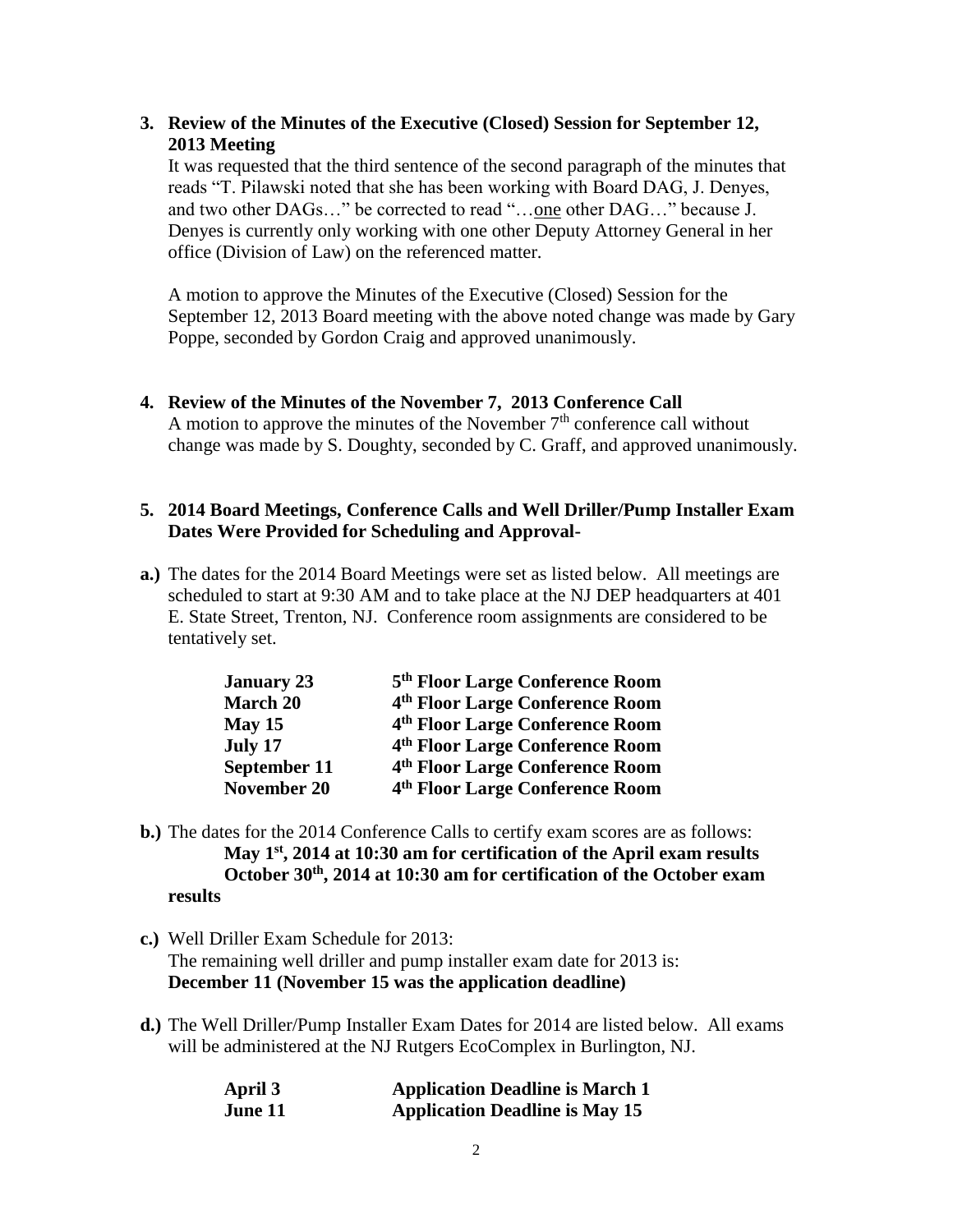## **October 1 Application Deadline is September 1 December 10 Application Deadline is November 15**

S. Reya reported that an issue occurred wherein exam applicants did not receive written notification of their exam scores for the October exam until a day or two after the application deadline for the December exams. Both P. Bono and he personally called all pre-approved applicants to notify them that they were being granted additional time to reapply and still be considered to have met the deadline. Interested applicants were allowed to first FAX the application and then followed up by sending the original applications and the required exam fees via mail. Further compounding the problem for both new and pre-approved applicants are changes made by the Department's recent restructuring which led to changes in mailing address codes, use of out dated forms and internet postings which list the older mail codes and addresses. As a result delayed or returned applications left little or no time for applicants to correct or minor deficiencies.

**In response to the Bureau's inability to notify applicants in a timely manner and provide forms containing accurate mailing address information, S. Doughty made a motion that due to the mail delays and associated confusion caused by the Department, any untimely submitted applications would be included on the exam list as "approved" to sit for the exam provided the applicants meet the requirements specified by the regulations and the Board.**

**Karl Muessig seconded the motion, and it was approved unanimously.** 

# **6. Review and Certification of Exam Applicants for the December 11th, 2013 Master, Journeyman, Monitoring, Soil Borer and Pump Installers Exams –**

**Master** – A motion to approve all listed applicants for the exam was made by G. Poppe, seconded by J. Yost and approved unanimously.

**Journeyman** - A motion to approve all listed applicants for the exam was made by J. Yost seconded by G. Craig and approved unanimously.

**Journeyman B** – A motion to approve all listed applicants for the exam was made by G. Craig, seconded by S. Doughty and approved unanimously.

**Monitoring** – A motion to approve all listed applicants for the exam was made by K. Muessig, seconded by R. Dalton and approved unanimously.

**Soil Borer** – A motion to approve all listed exam applicants was made by J. Yost, seconded by G. Poppe and approved unanimously.

**Pump Installer** – A motion to approve all listed exam applicants was made by S. Doughty, seconded by A. Becker and approved unanimously.

P. Bono reported that since the Bureau has taken over proctoring exams she observes reoccurring problems with those sitting for exams. Specifically, she noticed that the vast majority of applicants appear both nervous and anxious upon sitting down to take the exam. While administering the exam she stresses the fact that all applicants have ample time to complete the exam so care should be taken to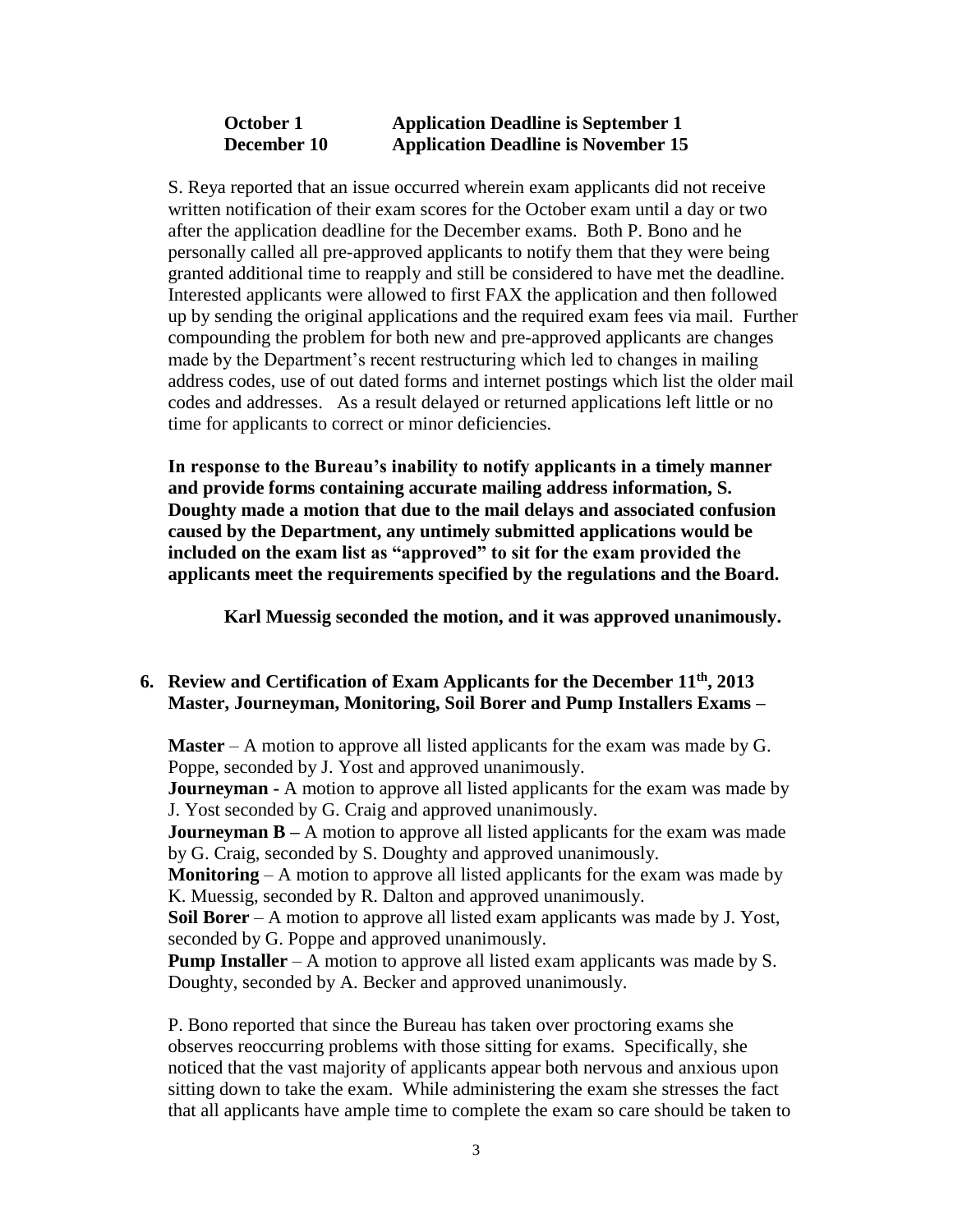answer every question, as there is no need to rush through the test. Furthermore, she recently reached out to the President of the New Jersey Ground Water Association (NJGWA), Joe Neri, in the hope of working together to develop and provide a training course to better prepare exam applicants. P. Bono expressed that perhaps the Bureau could provide regulatory training on specific areas of importance and NJGWA personnel could provide technical training. Both she and Mr. Neri hope to have something in place by the April 2014 Exams.

### **7. CETCO High TC Geothermal Grout Field Demo Results-**

S, Reya discussed the CETCO High TC geothermal grout field demonstration held on September 18, 2013 and provided a September 23, 2013 memorandum written by R. Dalton, which summarized the event. Board members R. Dalton, G. Craig, S. Doughty and G. Poppe were onsite to witness the mixing and pumping of CETCO's High TC Geothermal Grout for which they request DEP approval. P. Bono and S. Reya from the Bureau of Water Allocation and Well Permitting were also onsite, along with George Stryker, from Yorgey Supply, Wesley Gibson from CETCO and John and Henry Robbins from the drilling contractor, Robbins Water Well Service. Mixes containing 400 lbs. of sand mixed with 50 lbs of sand were pumped through 1.25 inch HDPE tremie pipe into closed loop geothermal well boreholes.

R. Dalton's summary of the demo concluded by stating "pending the results of the permeability test results; the pumpability test indicates the grout is pumpable as long as the manufacturers' recommendations are followed and proper pumping equipment is used." S. Reya said he checked with CETCO representative, Wesley Gibson, regarding the status of the lab permeability tests on the samples from the mixer hopper and the borehole (at discharge from tremie). Unfortunately there are no lab results to review as the samples were lost in transit for over a month. The samples were ultimately located by the shipping contractor and delivered to the certified lab. Mr. Gibson has reportedly been assured they are in good condition and will be tested shortly. He will forward lab results to S. Reya as soon as possible for discussion at an upcoming Board meeting. Finally, S. Reya passed around two samples of the geothermal grout mixture which he had obtained onsite during the demo. Board members noted that the grout samples exhibited extremely minimal shrinkage or cracking.

#### **8. NJDEP Enforcement Activities Update-**

### **Recent Bureau Enforcement Activities, as reported by J. Altieri, include the following:**

a.) **Field Presence -** Staff performed ten (10) site inspections since the last Board meeting (held approximately eight (8) weeks ago) and plans to provide an active field presence by conducting inspections on a frequent basis. The vast majority of drillers that were recently spot checked were in compliance, stated J. Altieri. She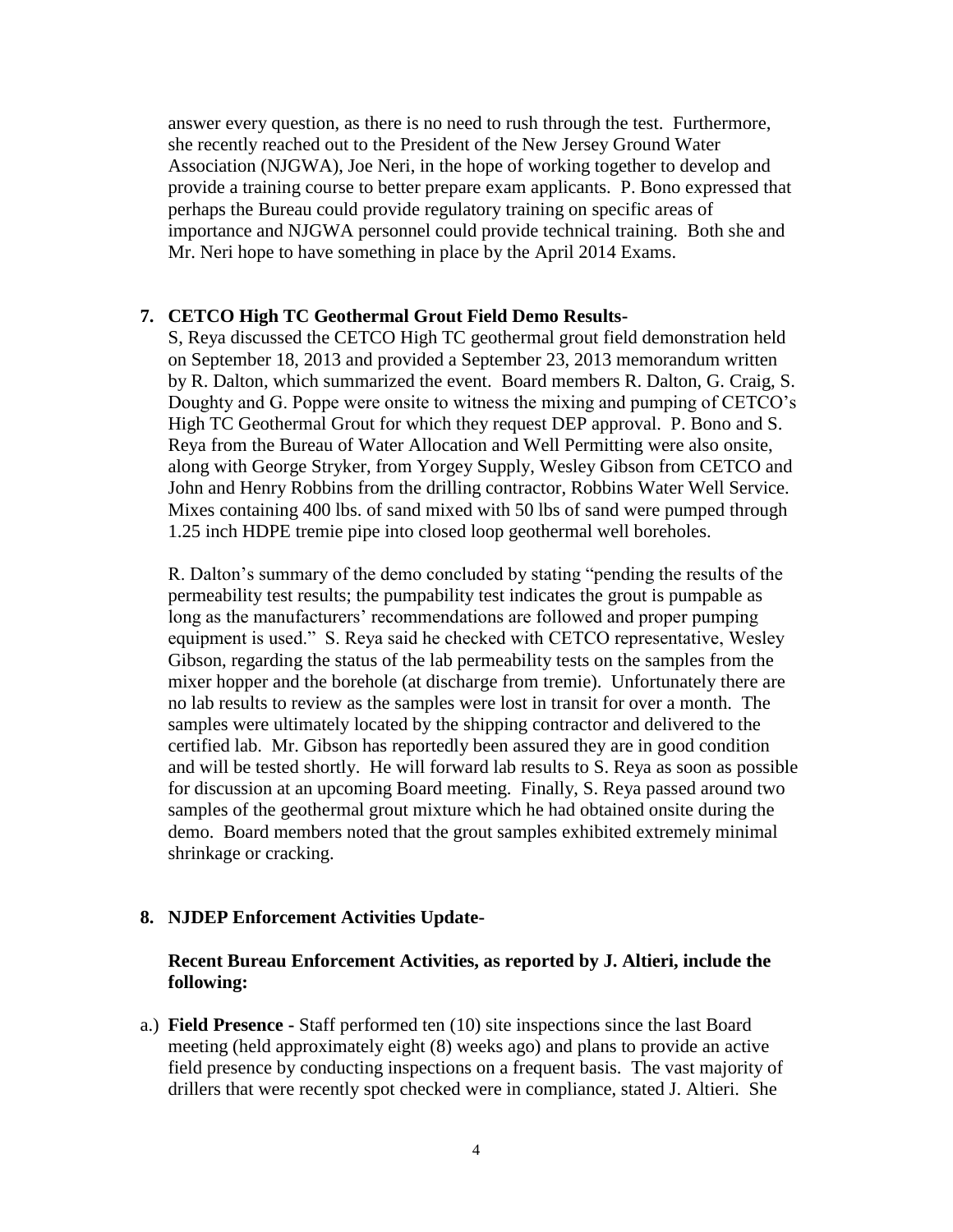explained that staff investigations included a geothermal well about which a consumer complained and a large public supply well installation.

- b.) **Edward DeSantis** Mr. Edward DeSantis properly decommissioned three (3) unpermitted wells drilled by his firm several years ago. He has also constructed conforming wells to replace the decommissioned wells that were drilled both without permits and in violation of multiple construction violations. He and his firm were cooperative with Bureau staff in coordinating these activities so staff could be onsite to oversee the drilling and decommissioning activities. Mr. Desantis has also paid all fines associated with these three (3) properties and satisfied all other requirements of the settlement in which he entered into with the Department.
- c.) **Don Creyts and ECR Company** The Department has reached a settlement in the case concerning an illegal Direct Expansion (DX) geothermal well system that was installed in Princeton Borough. The system installer and geothermal contractor owner, Don Creyts, submitted a settlement offer to the Department through his attorney. In response to this offer, a State Deputy Attorney General (DAG) submitted a counteroffer, which was accepted by Mr. Creyts. The final settlement requires that he remits payment of a \$62,000.00 fine, which must be paid over five (years) in accordance with a payment schedule to which both parties agreed.
- d.) **Kavlunas Case –** Some progress has been made with regard to a deep domestic well (400+ foot) that the Department contends was illegally constructed and never permitted. The case was tried before an Administrative Law Judge (ALJ) on October 3, 2013. The Administrative Law Judge (ALJ) ordered that the well be decommissioned in accordance with DEP regulations and requirements. Secondly, this order required him to pay a fine, but lowered the amount assessed from \$3,900 to \$2,900. The Department DAG working on the case filed exceptions to this, indicating that the well regulations, N.J.A.C. 7:9D, dictate fine amounts. The DAG argued that assessed fines for violations deemed construction-related, therefore, could not be lowered as prescribed in the ALJ's original order (a reduction from \$3,250 to \$2,250 for the construction-related component of the penalty assessment).

The final decision from the DEP Commissioner, Bob Martin, was made on October 3, 2013. This decision both upheld the fact that the well must be properly decommissioned and reinstated the original fine amount of \$3,900. Mr. Kavlunas and his attorney, however, have since filed an appeal (dated November 15, 2013) to the Commissioner's decision. J. Denyes, DAG, discussed the appeals process and how appeals play out through the appellate division.

e.) **Non-conforming Wells in Saltwater Areas-** A well construction problem developing in areas of known or suspected salt water intrusion was pointed out by J. Altieri. She stated that three (3) drillers recently constructed wells in violation of the "double-casing" and "salt water resistant grout material" conditions stipulated on their permits. The Bureau will soon be taking official enforcement action against these well drillers.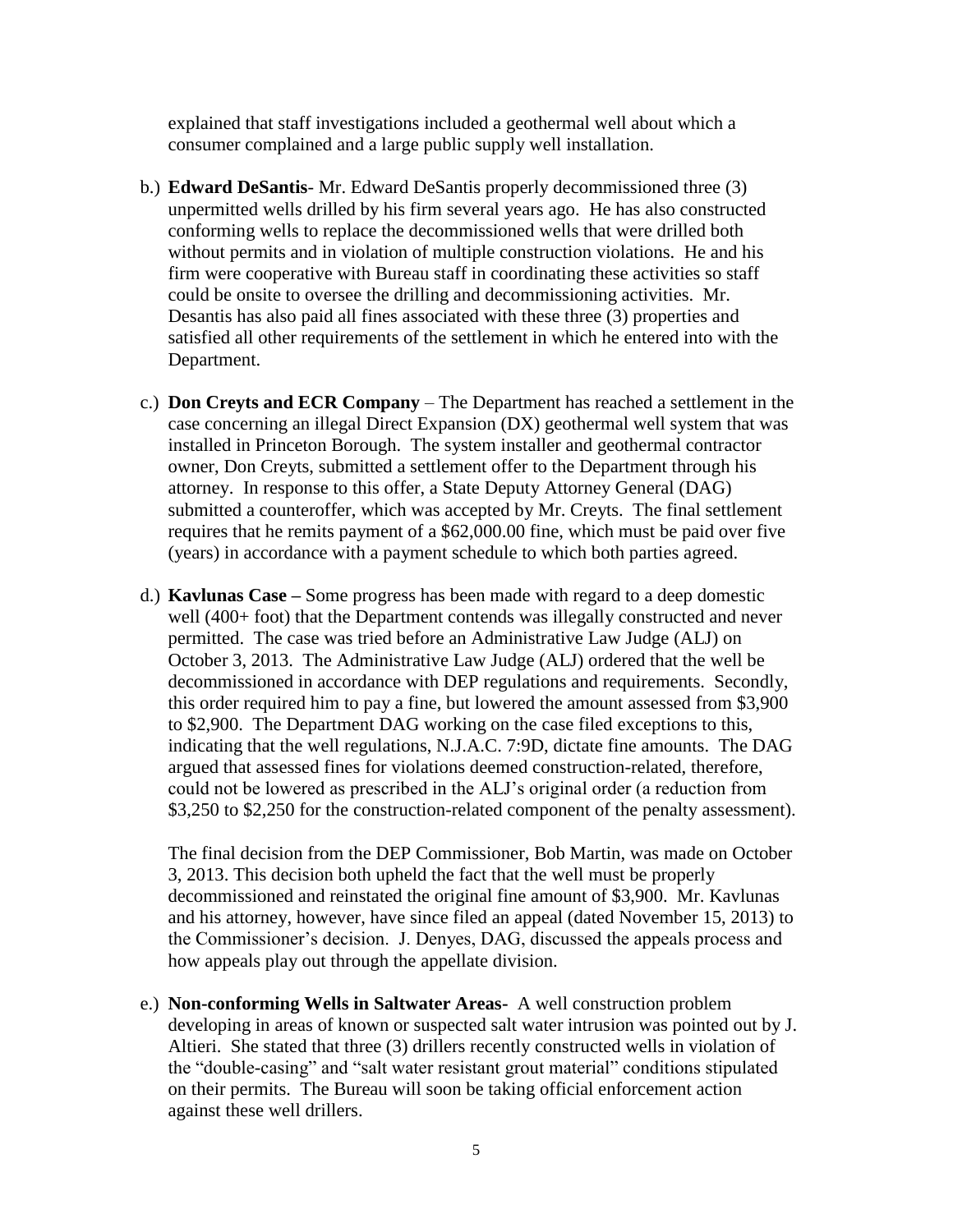## **9. Outstanding Fines and Suspected Non-Conforming Well Construction Practices-**

T. Pilawski requested assistance from the licensed well drillers on the Board to accompany her and other Bureau staff to meet with a well driller who has been making complaints about black steel casing causing bacteriological contamination in well water. She hopes to avoid conducting a lengthy hearing with this driller, who has made repeated claims about willfully violating the well regulations because he believes it yields better wells than if he were to follow the state regulatory requirements. T. Pilawski would like to meet with the driller along with State legal staff and at least one licensed well driller to disprove his claims regarding water quality as it relates to well construction materials; the reason he believes that compliance with the regulations is not warranted. She will contact Board volunteers prior to arranging a meeting.

## **10. Update on Enforcement Actions against Journeyman Driller Brian Funkhouser-**

T. Pilawski brought Board members up to date on the whereabouts of Mr. Funkhouser, who was recently located in a nursing home within NJ. Mr. Funkhouser will be served a certified letter and supporting documentation, which detail the reasons the Board seeks to hold a hearing to determine whether to recommend suspension, revocation or any other licensing sanctions to the DEP commissioner. He will be notified immediately to allow him or a legal representative sufficient time to address the reason(s) he has been unresponsive for several years to violations and letters sent by the Department. The Department will notify him that the hearing will be conducted at the January 23, 2014 Board meeting. Board members requested all related documentation several weeks in advance of this meeting to afford them time to review the material in preparation of the hearing. J. Altieri will compile and send this documentation to all members.

### **11. Coastal Coring Project Presentation by Dr. Karl Muessing and Helen Rancan-**

K. Muessig and H. Rancan from the Department's NJ Geologic and Water Survey (NJGWS) presented details of a coastal coring project NJGWS recently completed to assess the impacts of Hurricane Sandy on NJ's channels. In order to receive FEMA finances for the dredging of 88 NJ Department of Transportation controlled channels, DEP was asked to conduct a study to ascertain the amount of deposited sediment that is attributed to Hurricane Sandy. H. Rancan presented multiple photos, maps and tables to illustrate what 17 geologists from NJGWS and the Bureau of Water Allocation and Well Permitting were required to accomplish. Working days often totaling 17 to 18 hours, they collected, analyzed and photographed core samples within each channel. Additionally, they collected GPS coordinates and data entered the results of their analyses. The core holes totaled approximately 3,300 and ranged from Sandy Hook to Cape May. Each vibrating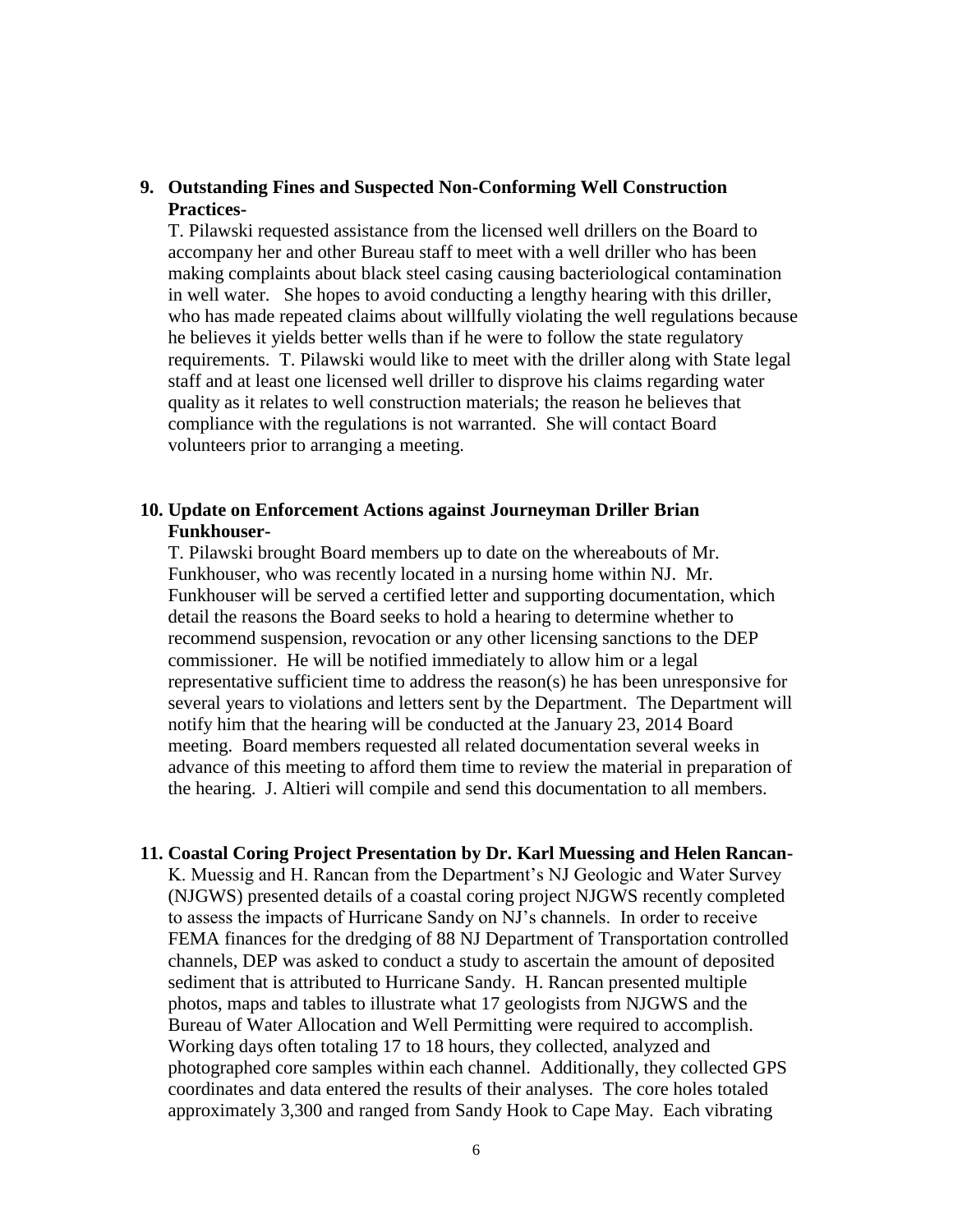core collection device was typically inserted to a depth of approximately six feet. The research in delineating the pre and post Sandy sediments will prove essential to assessing the scale of the dredging project, securing the necessary funding and ascertaining the areas where the dredging is most crucial as a result of high sediment volumes that would prevent safe navigation of these waterways.

Both K. Muessig and H. Rancan were extremely grateful and impressed with the dedication and professionalism of the geologists from both Bureaus who volunteered for the project. They added that the 30 day deadline they were given seemed like an impossibility but staff accomplished the task within the timeline. Additionally, they were able to work in cooperation with multiple contractors (boat captains, etc), consultants and universities to reach their goal. Brian Buttari and Michael Schumacher from the Well Permitting program were among the geologists who worked on this important task.

#### **12. Coastal Rule Proposal-**

P. Bono is in the process of reviewing a draft rule proposal in conjunction with the Department's Coastal Permit Program ( N.J.A.C. 7:7) and Coastal Zone Management ( N.J.A.C. 7:7E). She has been identifying some areas of concern where these rule proposals should reference the well regulations. Soil borings for geotechnical engineering along bulkheaded/coastal waters and wells lost or destroyed as a result of storm damage or redevelopment activities are all areas where the Bureau of Water Allocation and Well Permitting should be consulted to ensure compliance with permitting, licensing, construction and decommissioning standards. P. Bono noted that she and Kristin Tedesco have provided suggested language for inclusion in this rule proposal.

#### **13. Status of the Revisions to the Well Regulations-**

T. Pilawski said that the status of the draft regulations, N.J.A.C. 7:9D, are still a priority with the Department and a meeting has been scheduled with staff from the Commissioner's office to discuss the rule status and reiterate the importance of proposing the rule as soon as possible.

#### **14. Vented vs. Non-Vented Well Caps for Wells in Flood Prone Areas-**

G. Poppe brought in, demonstrated and passed around a few non-vented well caps for Board members to inspect. This was a follow up to the discussion held at the September  $12<sup>th</sup>$  meeting in which S. Reya questioned members on the merits of installing one of these caps in coastal and other flood prone areas versus installing a vented cap that is installed one foot above the flood plain elevation. Members again agreed that in such instances the sealed cap would likely best protect the well and pumping equipment as well as the aquifer itself from saltwater or other contaminants or debris. S. Reya also noted that P. Bono and he recently suggested some new language for the draft regulations to allow for these types of caps when warranted (the current well regulations require that all wells must be vented).